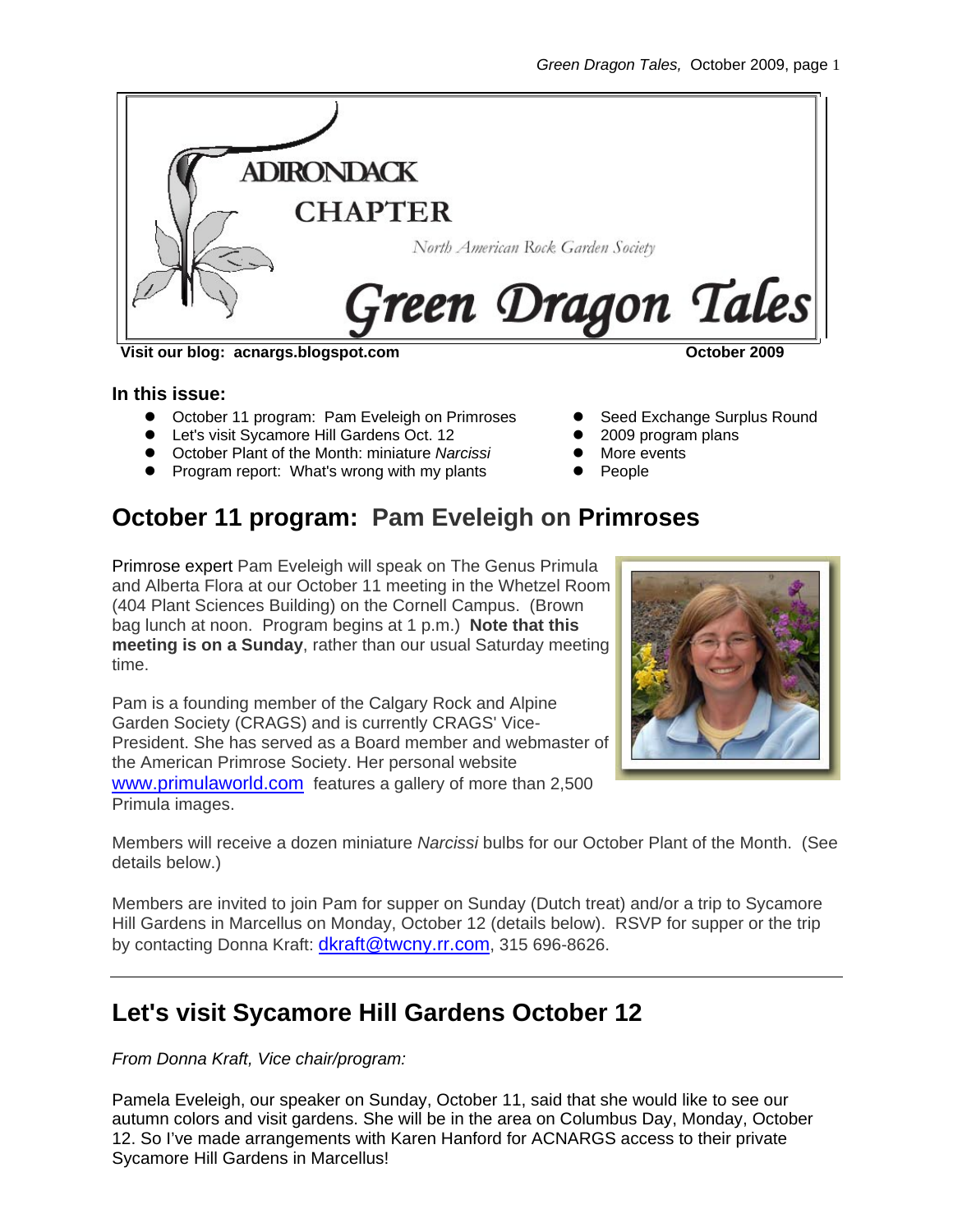Go to [www.sycamorehillgardens.com](http://www.sycamorehillgardens.com/) for an overview of these magnificent 25 acres! This is a wonderful opportunity for our membership to view these awesome gardens while extending accessibility to our speaker. We will meet at the gardens at 10:30 a.m. and take a leisurely tour. The Hanfords do request a \$5 per person donation for continuing support of Baltimore Woods Centers for Nature Education. Those who wish may also join us for a quick bite to eat in Skaneateles.

Karen did ask about how many people might participate. For more information or to RSVP, contact me: [dkraft@twcny.rr.com](mailto:dkraft@twcny.rr.com), 315 696-8626. Sycamore Hill is located at 2130 Old Seneca Turnpike, Marcellus, NY 13108-9760.

# **October Plant of the Month: miniature** *Narcissi*

#### *From John Gilrein, Plant of the Month coordinator:*

The Plant of the Month at our October 11 meeting will be miniature *Narcissi*. We'll have a selection of bulbs available. The first dozen will be free to each member and any remaining bulbs will be available to purchase. Since we're buying in quantity, leftover bulbs will be sold at a good price. *Narcissi* prefer full sun to partial shade, neutral soil, and good drainage. Pending availability, our selection will include the varieties below, all hardy to at least Zone 4, except *N. caniculatus*:

- 'Small Talk' is an all yellow miniature trumpet, 5 to 6 inches high, blooming in April. Plant 5 to 6 inches deep and 5 inches apart.
- 'Segovia' is a small cupped Narcissus. It has white perianth (the base) and a small disc shaped greenish-yellow cup. It's 5 to 6 inches high, blooming in April. Plant 6 to 7 inches deep and 6 inches apart.
- *Narcissus canaliculatus* is a species miniature with multiple flowers. It has a white reflexed perianth and a cup shaped golden crown. It's 6 inches high, blooming in April. Plant 4 to 5 inches deep and 4 to 5 inches apart. It's reputedly hardy to zone 6, so try a protected spot, or be adventurous.
- *Narcissus cantabricus* is a species miniature with white flowers. It's 6 inches high and blooms in April. Plant 4 to 5 inches deep and 4 to 5 inches apart. Availability may be limited.

# **Coming In March: NARGS Seed Exchange, Surplus Round**

#### *From Rosemarie Parker:*

Our chapter has agreed to coordinate the Surplus Seed round of the NARGS Seed Exchange again this year. The process should be less hectic than last year, as more people adjust to the web-only seed list and get their orders in for the first round. BZ Marranca has agreed to be overall coordinator, and we hope to have weekly coordinators as well to share some of the work. For national NARGS members, the incentives include getting "donor status" on the next year's exchange (10 more packets + priority order filling) and the ability to choose your own surplus seed purchase. The chapter is looking at several incentives for local members who are not national members, so that everyone will want to help. Look for details around February, as the work will take place throughout March. If you have questions or want sign on as one of the weekly coordinators, contact BZ Marranca: [mmm10@cornell.edu.](mailto:mmm10@cornell.edu)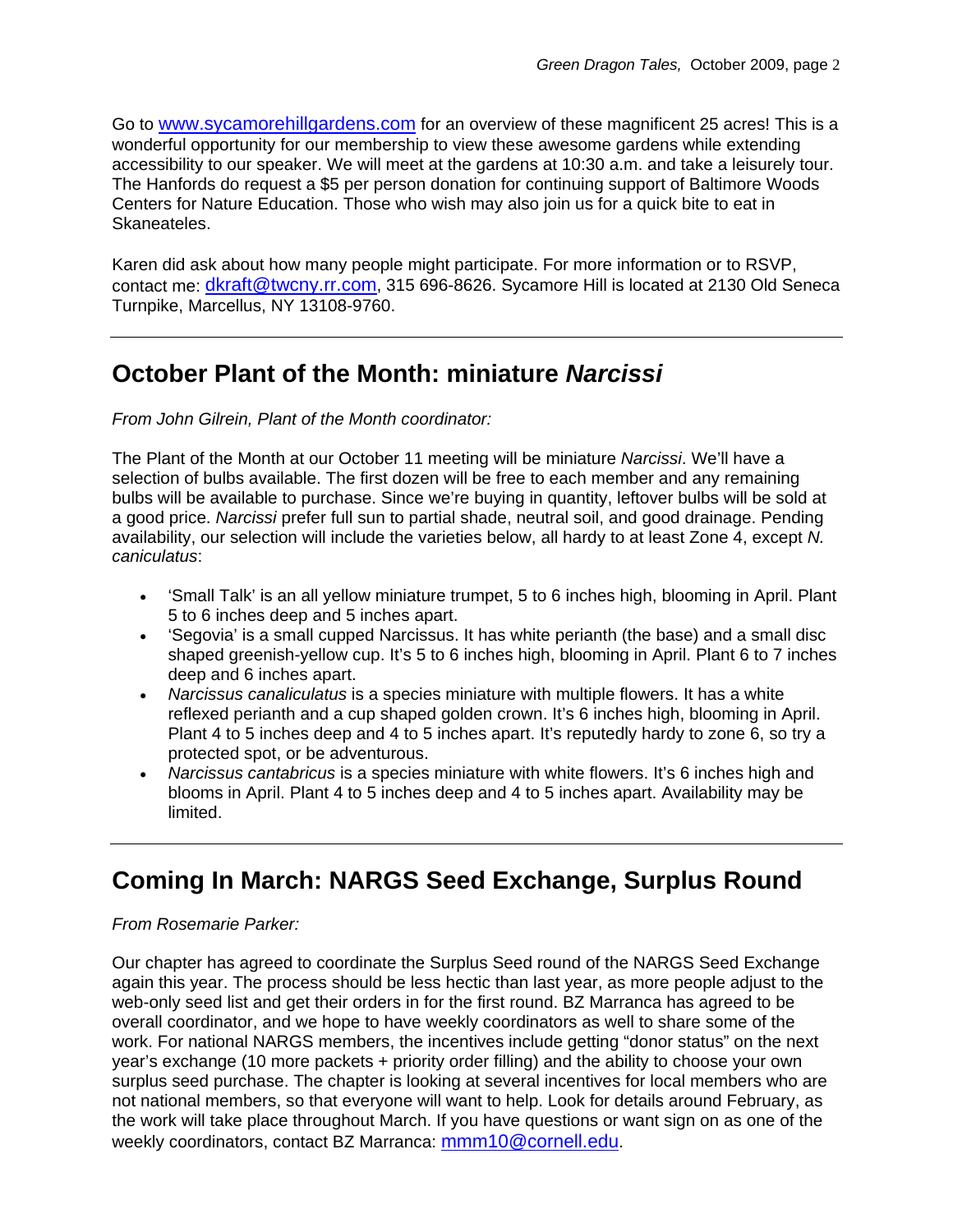# **Program report: What's wrong with my plants**

We had a beautiful day and a good turnout for our September 19 'What's Wrong With My Plants' program at Billie Jean Isbell's in Brooktondale. Special guest Michael Loos (right), former horticulture educator with Ohio State University Cooperative Extension, Cuyahoga County and active NARGS member, led us on a tour of Billie Jean's gorgeous gardens, and admitted that he was hardpressed to find many serious problems. He also spoke about ways of preventing infestations before they start, and patiently identified pest and disease problems members brought from their own gardens, carefully sealed in plastic bags.



Thank you Michael and Billie Jean.



# **2009 program plans**

Here's the **tentative** line-up for the rest of 2009. Check future newsletters or the ACNARGS blog [\(http://acnargs.blogspot.com\)](http://acnargs.blogspot.com/) for details.